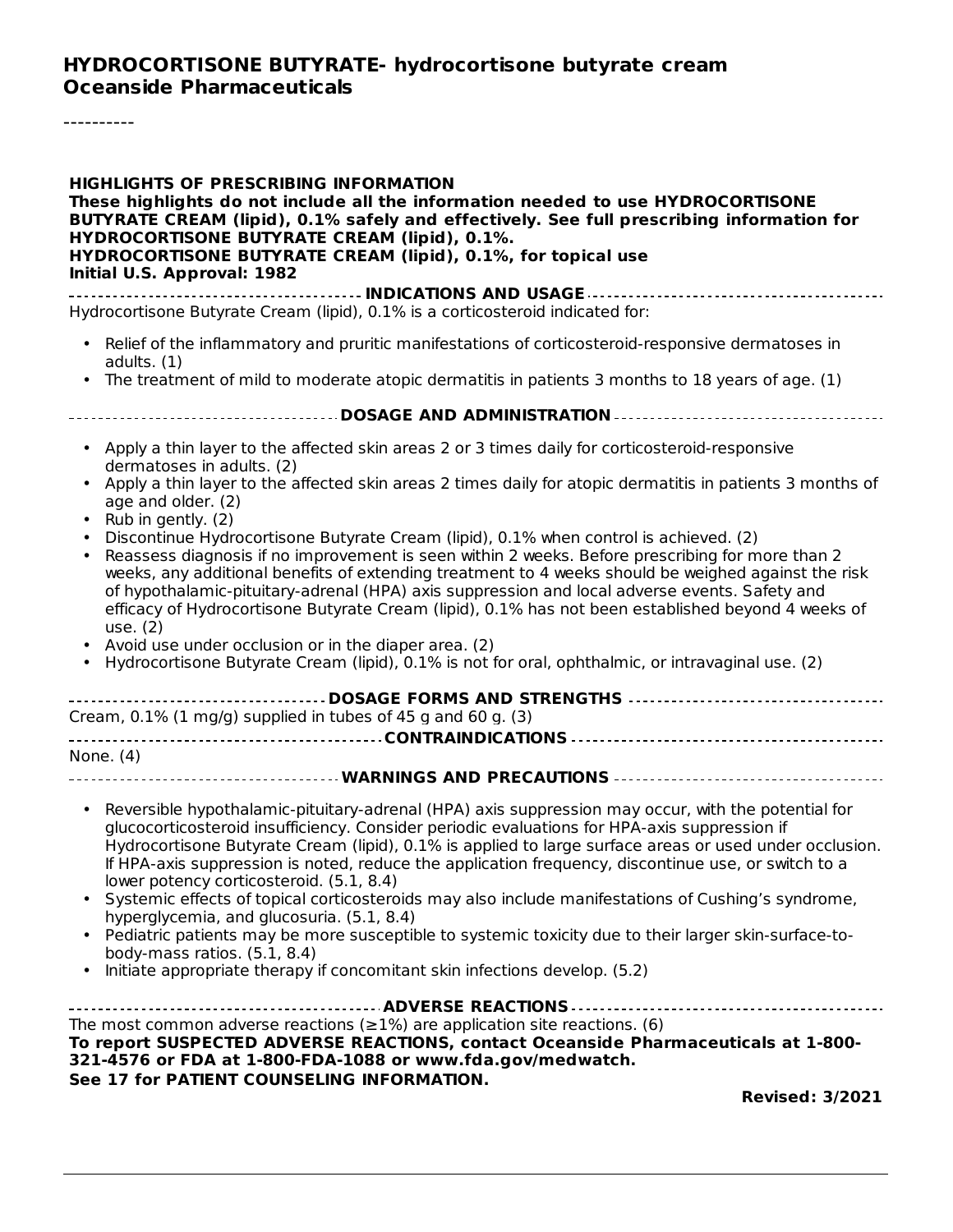#### **FULL PRESCRIBING INFORMATION: CONTENTS\***

#### **1 INDICATIONS AND USAGE**

**2 DOSAGE AND ADMINISTRATION**

#### **3 DOSAGE FORMS AND STRENGTHS**

**4 CONTRAINDICATIONS**

# **5 WARNINGS AND PRECAUTIONS**

- 5.1 Hypothalamic-Pituitary-Adrenal (HPA) Axis Suppression
- 5.2 Concomitant Skin Infections
- 5.3 Allergic Contact Dermatitis

### **6 ADVERSE REACTIONS**

- 6.1 Clinical Trials Experience
- 6.2 Postmarketing Experience

# **8 USE IN SPECIFIC POPULATIONS**

- 8.1 Pregnancy
- 8.3 Nursing Mothers
- 8.4 Pediatric Use
- 8.5 Geriatric Use

# **11 DESCRIPTION**

# **12 CLINICAL PHARMACOLOGY**

- 12.1 Mechanism of Action
- 12.3 Pharmacokinetics

# **13 NONCLINICAL TOXICOLOGY**

- 13.1 Carcinogenesis, Mutagenesis, Impairment of Fertility
- **14 CLINICAL STUDIES**

# **16 HOW SUPPLIED/STORAGE AND HANDLING**

#### **17 PATIENT COUNSELING INFORMATION**

 $\ast$  Sections or subsections omitted from the full prescribing information are not listed.

# **FULL PRESCRIBING INFORMATION**

# **1 INDICATIONS AND USAGE**

Hydrocortisone Butyrate Cream (lipid), 0.1% is indicated for:

- Relief of the inflammatory and pruritic manifestations of corticosteroid-responsive dermatoses in adults.
- The topical treatment of mild to moderate atopic dermatitis in pediatric patients 3 months to 18 years of age.

# **2 DOSAGE AND ADMINISTRATION**

For corticosteroid-responsive dermatoses in adults, apply a thin layer to the affected skin areas 2 or 3 times daily, depending on the severity of the condition, and rub in gently.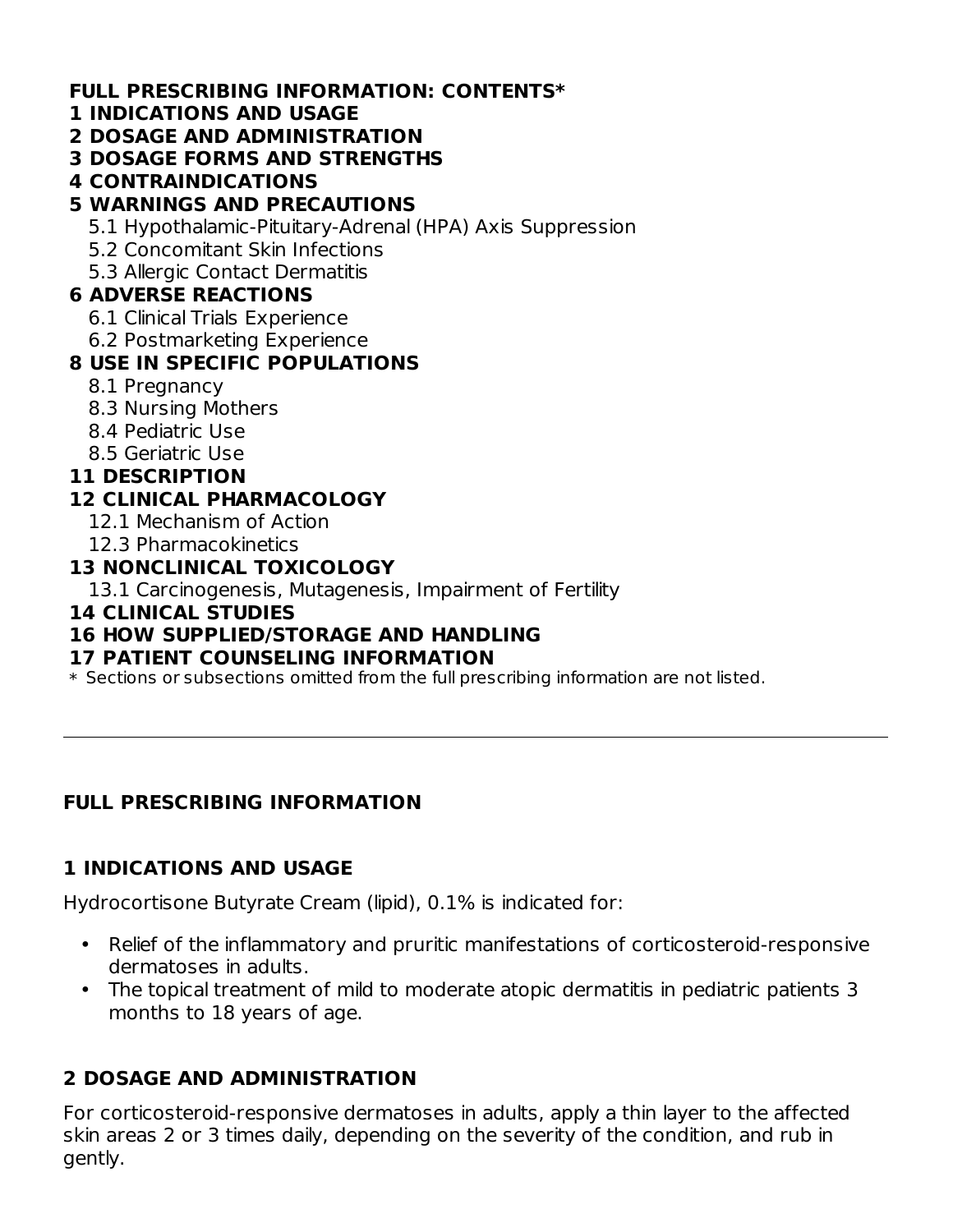For atopic dermatitis in patients 3 months to 18 years of age, apply a thin layer to the affected skin areas 2 times daily and rub in gently. Do not apply Hydrocortisone Butyrate Cream (lipid), 0.1% in the diaper area unless directed by a physician.

Discontinue therapy when control is achieved. If no improvement is seen within 2 weeks, reassessment of the diagnosis may be necessary. Before prescribing for more than 2 weeks, any additional benefits of extending treatment to 4 weeks should be weighed against the risk of HPA-axis suppression and local adverse events. The safety and efficacy of Hydrocortisone Butyrate Cream (lipid), 0.1% has not been established beyond 4 weeks of use [see Warnings and Precautions (5.1)].

Do not use Hydrocortisone Butyrate Cream (lipid), 0.1% with occlusive dressings unless directed by a physician. Avoid use in the diaper area, as diapers or plastic pants may constitute occlusive dressings.

Hydrocortisone Butyrate Cream (lipid), 0.1% is not for oral, ophthalmic, or intravaginal use.

# **3 DOSAGE FORMS AND STRENGTHS**

Cream, 0.1%. Each gram of Hydrocortisone Butyrate Cream (lipid), 0.1% contains 1 mg of hydrocortisone butyrate in a white to off-white hydrophilic cream base. Hydrocortisone Butyrate Cream (lipid), 0.1% is supplied in tubes of 45 g and 60 g.

# **4 CONTRAINDICATIONS**

None.

# **5 WARNINGS AND PRECAUTIONS**

# **5.1 Hypothalamic-Pituitary-Adrenal (HPA) Axis Suppression**

Systemic effects of topical corticosteroids may include reversible HPA-axis suppression, manifestations of Cushing's syndrome, hyperglycemia, and glucosuria.

Studies conducted in pediatric subjects demonstrated reversible HPA-axis suppression after use of Hydrocortisone Butyrate Cream (lipid), 0.1%. Pediatric patients may be more susceptible than adults to systemic toxicity from equivalent doses of Hydrocortisone Butyrate Cream (lipid), 0.1% due to their larger skin-surface-to-bodymass ratios [see Use in Specific Populations (8.4)].

Patients applying a topical corticosteroid to a large surface area or to areas under occlusion should be considered for periodic evaluation of the HPA axis. This may be done by using cosyntropin (ACTH $_{\rm 1\text{-}24}$ ) stimulation testing (CST).

Minimize systemic corticosteroid effects by mitigating the risk factors for increased systemic absorption and using Hydrocortisone Butyrate Cream (lipid), 0.1% as recommended [see Dosage and Administration (2)].

If HPA-axis suppression is noted, the frequency of application should be reduced or the drug should be withdrawn, or a less potent corticosteroid should be substituted. Signs and symptoms of glucocorticosteroid insufficiency may occur, requiring supplemental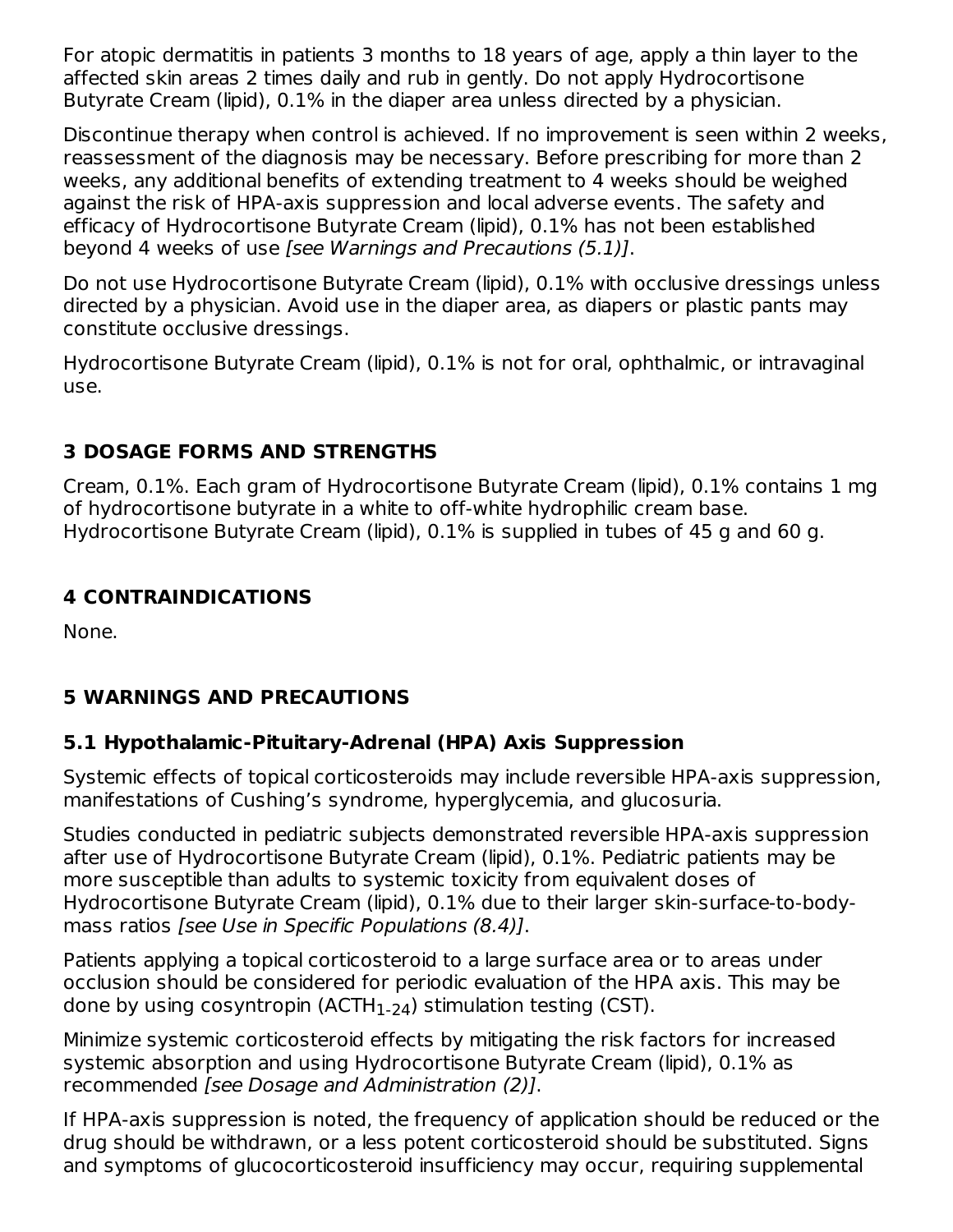systemic corticosteroids [see Adverse Reactions (6)].

# **5.2 Concomitant Skin Infections**

If skin infections are present or develop, an appropriate antifungal, antibacterial or antiviral agent should be used. If a favorable response does not occur promptly, use of Hydrocortisone Butyrate Cream (lipid), 0.1% should be discontinued until the infection has been adequately controlled *[see Adverse Reactions (6)]*.

# **5.3 Allergic Contact Dermatitis**

Allergic contact dermatitis with corticosteroids is usually diagnosed by observing a failure to heal rather than noticing a clinical exacerbation. Such an observation should be corroborated with appropriate patch testing. Discontinue Hydrocortisone Butyrate Cream (lipid), 0.1% if the diagnosis is established [see Adverse Reactions (6)].

# **6 ADVERSE REACTIONS**

The following adverse reactions are discussed in greater detail in other sections of the labeling:

- HPA-axis suppression. This has been observed in pediatric subjects using Hydrocortisone Butyrate Cream (lipid), 0.1% [see Warnings and Precautions (5.1) and Use in Specific Populations (8.4)]
- Concomitant skin infections [see Warnings and Precautions (5.2)]
- Allergic contact dermatitis [see Warnings and Precautions (5.3)]

# **6.1 Clinical Trials Experience**

Because clinical trials are conducted under widely varying conditions, adverse reaction rates observed in the clinical trials of a drug cannot be directly compared to rates in the clinical trials of another drug and may not reflect the rates observed in clinical practice.

The safety data derived from Hydrocortisone Butyrate Cream (lipid), 0.1% clinical trials reflect exposure to Hydrocortisone Butyrate Cream (lipid), 0.1% twice daily for up to 4 weeks in separate clinical trials involving pediatric subjects 3 months to 18 years of age with mild to moderate atopic dermatitis. Adverse reactions shown in the table below include those for which there is some basis to believe there is a causal relationship to Hydrocortisone Butyrate Cream (lipid), 0.1%.

| Table 1. Frequency of adverse reactions in pediatric subjects with mild to |  |  |  |  |  |
|----------------------------------------------------------------------------|--|--|--|--|--|
| moderate atopic dermatitis                                                 |  |  |  |  |  |

|                                                                                                                | <b>Hydrocortisone</b><br><b>Butyrate Cream</b><br>$(lipid)$ , 0.1%<br>$(n=131)$ | <b>Vehicle</b><br>$(n=133)$ |  |
|----------------------------------------------------------------------------------------------------------------|---------------------------------------------------------------------------------|-----------------------------|--|
| Application site reactions,<br>including application site<br>folliculitis, irritation, dermatitis,<br>erythema | 1.5%                                                                            | 1.5%                        |  |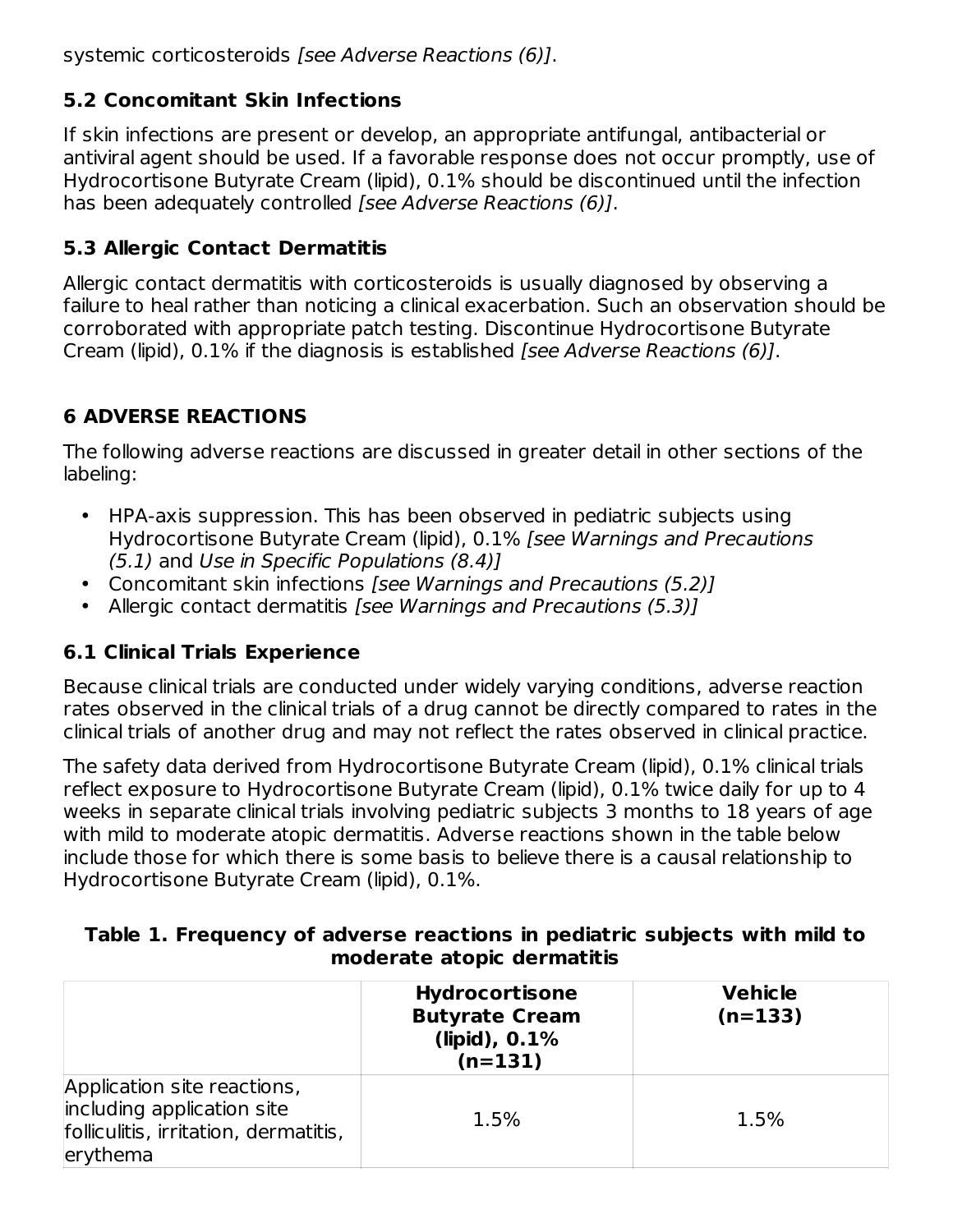| Acne           | $0.8\%$ | $0.0\%$ |
|----------------|---------|---------|
| Telangiectasia | ა.0%    | $0.8\%$ |

### **6.2 Postmarketing Experience**

Because adverse reactions are reported voluntarily from a population of uncertain size, it is not always possible to reliably estimate their frequency or establish a causal relationship to drug exposure.

The following additional local adverse reactions have been reported infrequently with topical corticosteroids but may occur more frequently with the use of occlusive dressings. These reactions are listed in an approximate decreasing order of occurrence: burning, itching, drying, hypertrichosis, acneiform eruptions, hypopigmentation, perioral dermatitis, allergic contact dermatitis, maceration of the skin, secondary infection, skin atrophy, striae, and miliaria.

# **8 USE IN SPECIFIC POPULATIONS**

### **8.1 Pregnancy**

### **Pregnancy Category C.**

There are no adequate and well-controlled studies in pregnant women. Therefore, Hydrocortisone Butyrate Cream (lipid), 0.1% should be used during pregnancy only if the potential benefit justifies the potential risk to the fetus.

Corticosteroids have been shown to be teratogenic in laboratory animals when administered systemically at relatively low dosage levels. Some corticosteroids have been shown to be teratogenic after dermal application in laboratory animals.

Note: The animal multiples of human exposure calculations in this label were based on body surface area comparisons for an adult (i.e., mg/m<sup>2</sup>/day dose comparisons) assuming 100% human percutaneous absorption of a maximum topical human dose (MTHD) for hydrocortisone butyrate cream (25 g).

Systemic embryofetal development studies were conducted in rats and rabbits. Subcutaneous doses of 0.6, 1.8, and 5.4 mg/kg/day hydrocortisone butyrate were administered to pregnant female rats during gestation days 6 - 17. In the presence of maternal toxicity, fetal effects noted at 5.4 mg/kg/day (2X MTHD) included an increased incidence of ossification variations and unossified sternebra. No treatmentrelated effects on embryofetal toxicity or teratogenicity were noted at doses of 5.4 and 1.8 mg/kg/day, respectively (2X MTHD and 0.7X MTHD, respectively).

Subcutaneous doses of 0.1, 0.2, and 0.3 mg/kg/day hydrocortisone butyrate were administered to pregnant female rabbits during gestation days 7 - 20. An increased incidence of abortion was noted at 0.3 mg/kg/day (0.2X MTHD). In the absence of maternal toxicity, a dose-dependent decrease in fetal body weight was noted at doses ≥0.1 mg/kg/day (0.1X MTHD). Additional indicators of embryofetal toxicity (reduction in litter size, decreased number of viable fetuses, increased post-implantation loss) were noted at doses ≥0.2 mg/kg/day (0.2X MTHD). Additional fetal effects noted in this study included delayed ossification noted at doses  $\geq$ 0.1 mg/kg/day and an increased incidence of fetal malformations (primarily skeletal malformations) noted at doses ≥0.2 mg/kg/day.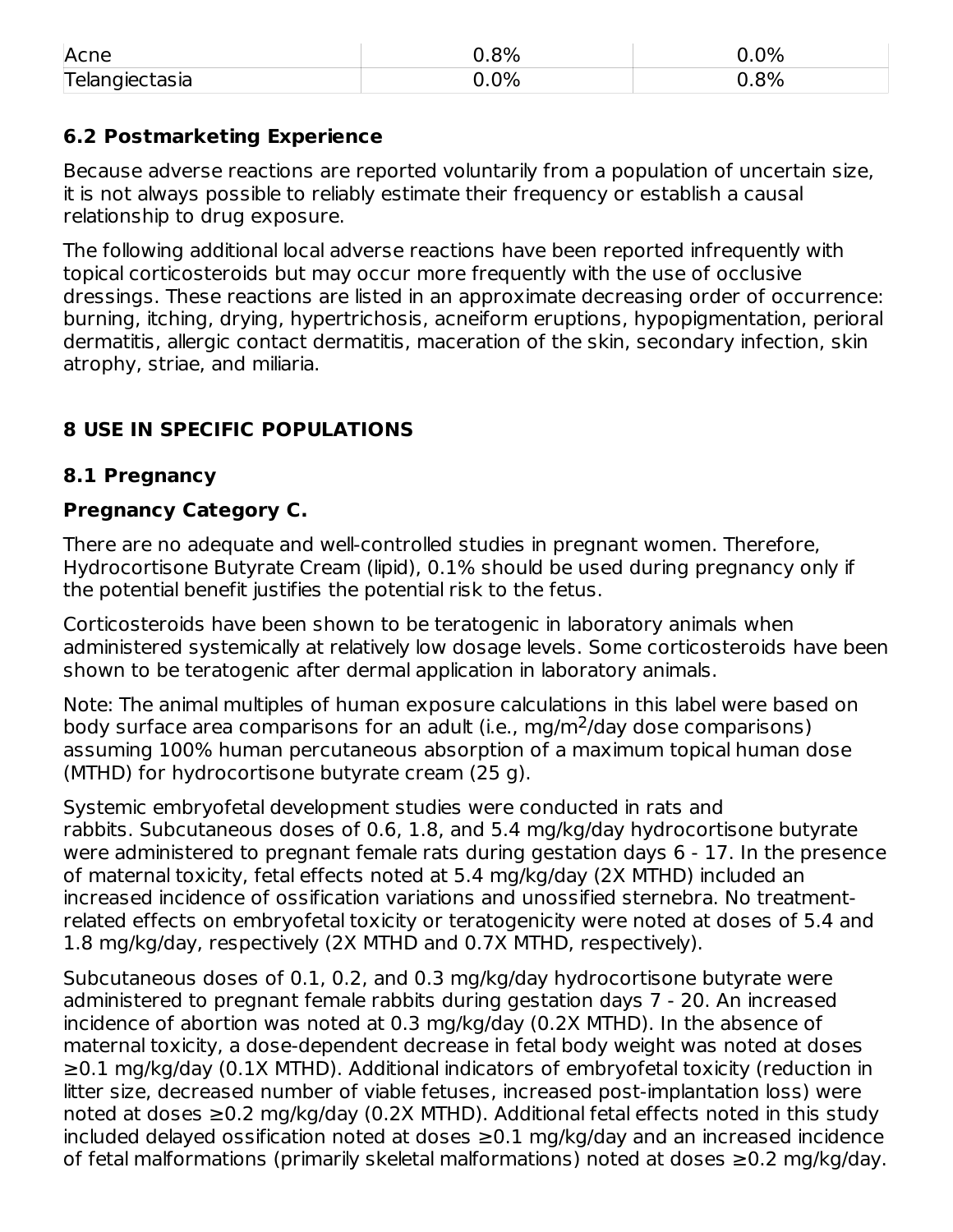A dose at which no treatment-related effects on embryofetal toxicity or teratogenicity were observed was not established in this study.

Additional systemic embryofetal development studies were conducted in rats and mice. Subcutaneous doses of 0.1 and 9 mg/kg/day hydrocortisone butyrate were administered to pregnant female rats during gestation days 9 – 15. In the presence of maternal toxicity, an increase in fetal deaths and fetal resorptions and an increase in the number of ossifications in caudal vertebrae were noted at a dose of 9 mg/kg/day (3X MTHD). No treatment-related effects on embryofetal toxicity or teratogenicity were noted at 0.1 mg/kg/day (0.1X MTHD). Subcutaneous doses of 0.2 and 1 mg/kg/day hydrocortisone butyrate were administered to pregnant female mice during gestation days 7 – 13. In the absence of maternal toxicity, an increased number of cervical ribs and one fetus with clubbed legs were noted at a dose of 1 mg/kg/day (0.2X MTHD). No treatment-related effects on embryofetal toxicity or teratogenicity were noted at doses of 1 and 0.2 mg/kg/day, respectively (0.2X MTHD and 0.1X MTHD, respectively).

No topical embryofetal development studies were conducted with hydrocortisone butyrate cream. However, topical embryofetal development studies were conducted in rats and rabbits with a hydrocortisone butyrate ointment formulation. Topical doses of 1% and 10% hydrocortisone butyrate ointment were administered to pregnant female rats during gestation days 6 – 15 or pregnant female rabbits during gestation days 6 – 18. A dose-dependent increase in fetal resorptions was noted in rabbits (0.2 – 2X MTHD) and fetal resorptions were noted in rats at the 10% hydrocortisone butyrate ointment dose (80X MTHD). No treatment-related effects on embryofetal toxicity were noted at the 1% hydrocortisone butyrate ointment dose in rats (8X MTHD). A dose at which no treatment-related effects on embryofetal toxicity were observed in rabbits after topical administration of hydrocortisone butyrate ointment was not established in this study. No treatment-related effects on teratogenicity were noted at a dose of 10% hydrocortisone butyrate ointment in rats or rabbits (80X MTHD and 2X MTHD, respectively).

A peri- and postnatal development study was conducted in rats. Subcutaneous doses of 0.6, 1.8, and 5.4 mg/kg/day hydrocortisone butyrate were administered to pregnant female rats from gestation day 6 – lactation day 20. In the presence of maternal toxicity, a dose-dependent decrease in fetal weight was noted at doses ≥1.8 mg/kg/day (0.7X MTHD). No treatment-related effects on fetal toxicity were noted at 0.6 mg/kg/day (0.2X MTHD). A delay in sexual maturation was noted at 5.4 mg/kg/day (2X MTHD). No treatment-related effects on sexual maturation were noted at 1.8 mg/kg/day. No treatment-related effects on behavioral development or subsequent reproductive performance were noted at 5.4 mg/kg/day.

# **8.3 Nursing Mothers**

Systemically administered corticosteroids appear in breast milk and could suppress growth, interfere with endogenous corticosteroid production, or cause other untoward effects. It is not known whether topical administration of corticosteroids could result in sufficient systemic absorption to produce detectable quantities in breast milk. Because many drugs are excreted in breast milk, caution should be exercised when Hydrocortisone Butyrate Cream (lipid), 0.1% is administered to a nursing woman.

# **8.4 Pediatric Use**

Safety and efficacy in pediatric patients below 3 months of age have not been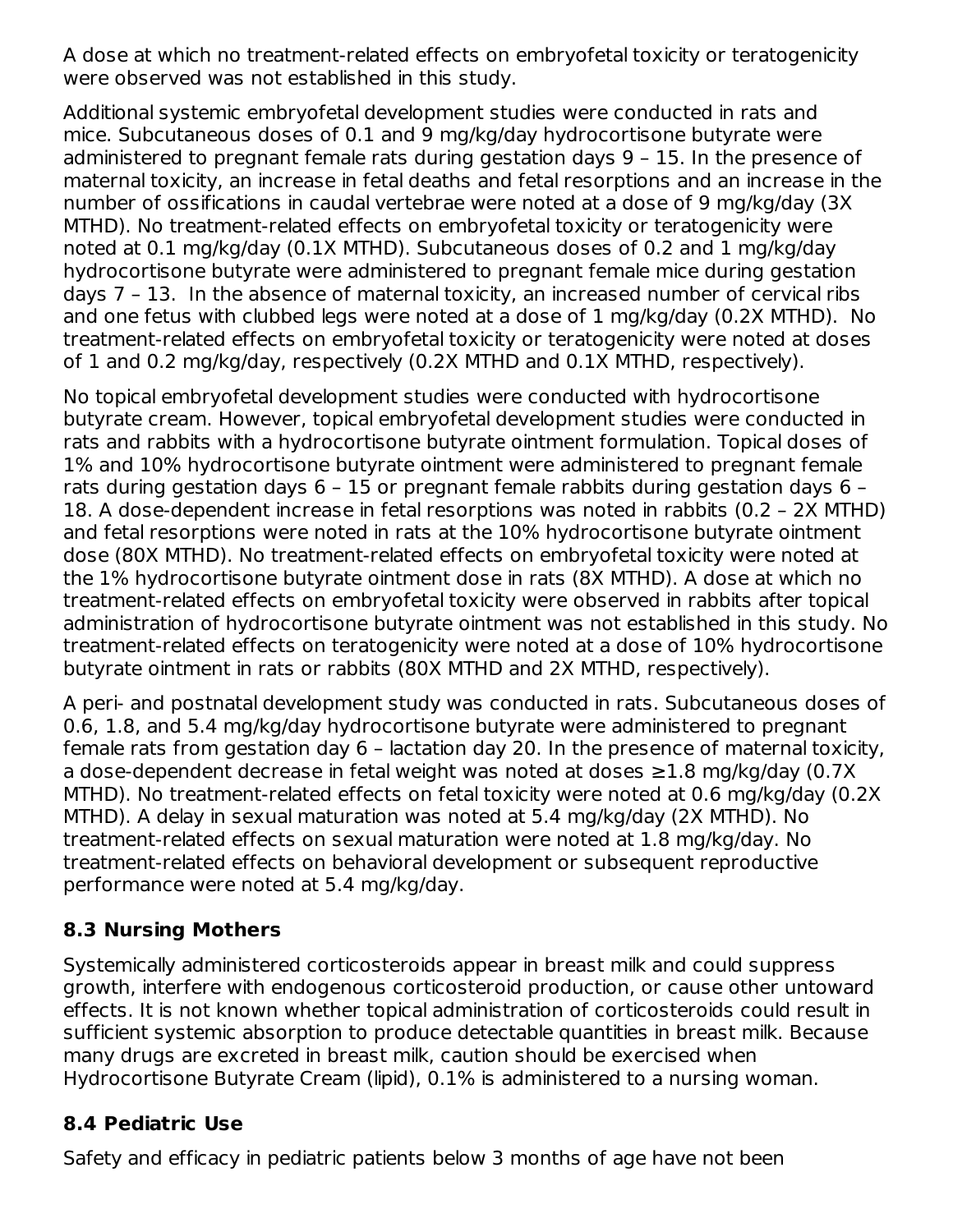established.

Because of higher skin-surface-to-body-mass ratios, pediatric patients are at a greater risk than adults of HPA-axis suppression when they are treated with topical corticosteroids [see Warnings and Precautions (5.1)]. They are therefore also at a greater risk of glucocorticosteroid insufficiency after withdrawal of treatment and of Cushing's syndrome while on treatment.

Eighty-six (86) pediatric subjects (between 5 months and 18 years of age) with moderate to severe atopic dermatitis affecting at least 25% of body surface area (BSA) treated with Hydrocortisone Butyrate Cream (lipid), 0.1% 3 times daily for up to 4 weeks were assessed for HPA-axis suppression in two separate studies. The disease severity (moderate to severe atopic dermatitis) and the dosing regimen (3 times daily) in these HPA-axis studies were different from the subject population (mild to moderate atopic dermatitis) and the dosing regimen (2 times daily) for which Hydrocortisone Butyrate Cream (lipid), 0.1% is indicated in this population. Five of the 82 evaluable subjects (6.1%) demonstrated evidence of suppression, where the criterion for defining HPA-axis suppression was a serum cortisol level of ≤18 mcg/dL after cosyntropin stimulation. Suppressed subjects ranged in age from 5 months to 16 years and, at the time of enrollment, had 25% to 95% BSA involvement. These subjects did not demonstrate any clinical signs or symptoms despite evidence of HPA-axis suppression. At the first follow-up visit, approximately 1 month after the conclusion of treatment, cosyntropin stimulation results of all subjects had returned to normal, with the exception of one subject. This last subject recovered adrenal function by 65 days post-treatment.

Cushing's syndrome, linear growth retardation, delayed weight gain, and intracranial hypertension have also been reported in pediatric patients receiving topical corticosteroids. Manifestations of adrenal suppression in pediatric patients include low plasma cortisol levels to an absence of response to ACTH stimulation. Manifestations of intracranial hypertension include bulging fontanelles, headaches, and bilateral papilledema.

# **8.5 Geriatric Use**

Clinical studies of Hydrocortisone Butyrate Cream (lipid), 0.1% did not include sufficient numbers of subjects aged 65 and over to determine whether they respond differently from younger subjects.

# **11 DESCRIPTION**

Hydrocortisone Butyrate Cream (lipid), 0.1% contains hydrocortisone butyrate, a nonfluorinated hydrocortisone ester, for topical use. The chemical name of hydrocortisone butyrate is 11ß,17,21-Trihydroxypregn-4-ene-3,20-dione 17-butyrate. It has the following structural formula: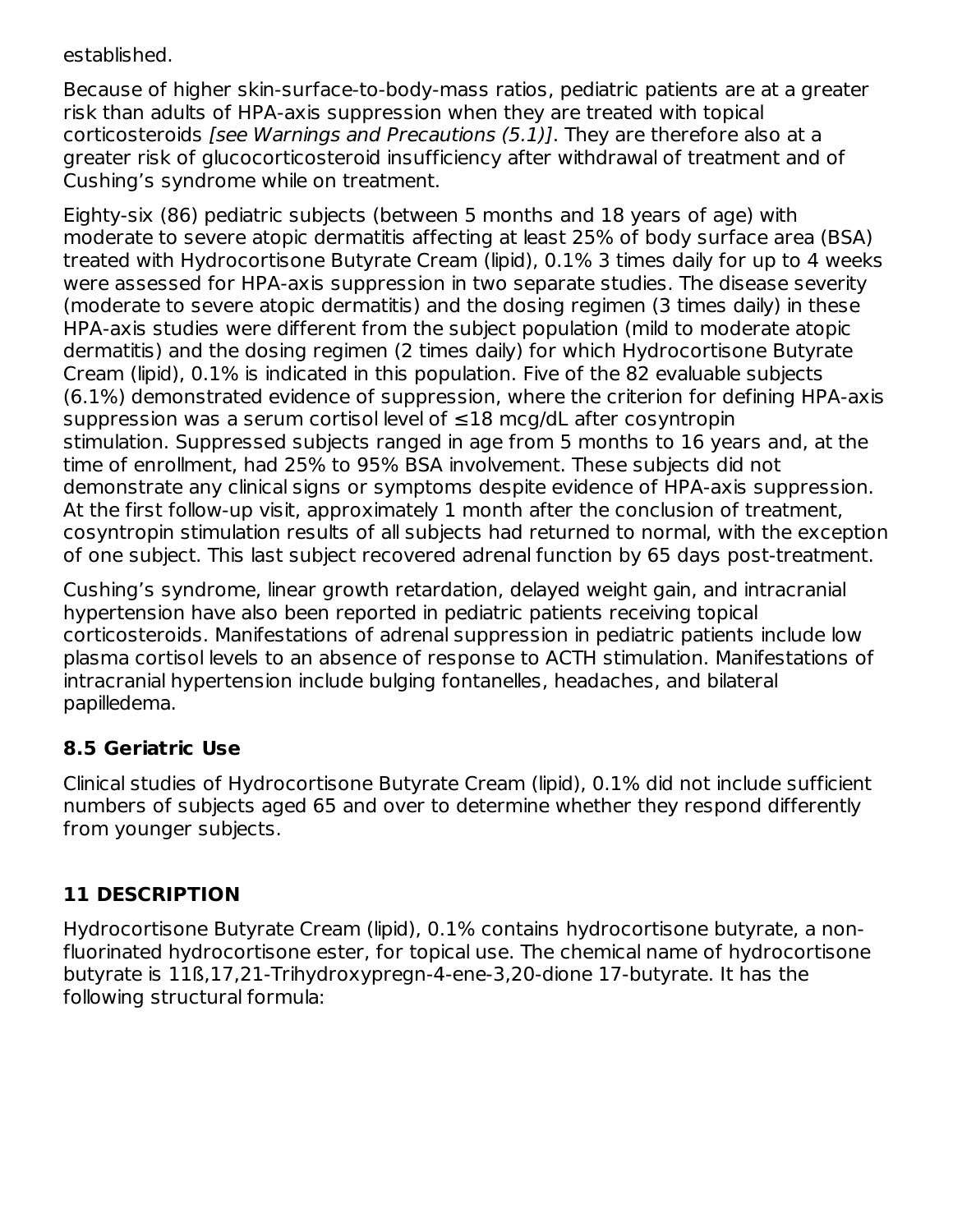Hydrocortisone butyrate is a white to off-white powder with a molecular weight of 432.56, and a molecular formula of  $\mathsf{C}_2$ 5H $_{36}\mathsf{O}_6$ . It is practically insoluble in water, slightly soluble in ether, soluble in methanol, in alcohol, and in acetone, and freely soluble in chloroform.

Each gram of Hydrocortisone Butyrate Cream (lipid), 0.1% contains 1 mg of hydrocortisone butyrate in a white to off-white hydrophilic cream base consisting of anhydrous citric acid, butylparaben, ceteth-20, cetostearyl alcohol, mineral oil, propylparaben, purified water, sodium citrate, and white petrolatum.

# **12 CLINICAL PHARMACOLOGY**

# **12.1 Mechanism of Action**

Topical corticosteroids share anti-inflammatory, antipruritic, and vasoconstrictive properties. The mechanism of the anti-inflammatory activity of the topical corticosteroids is unclear. However, corticosteroids are thought to act by the induction of phospholipase  $\mathsf{A}_2$  inhibitory proteins, collectively called lipocortins. It is postulated that these proteins control the biosynthesis of potent mediators of inflammation such as prostaglandins and leukotrienes by inhibiting the release of their common precursor, arachidonic acid. Arachidonic acid is released from membrane phospholipids by phospholipase  $A_2$ .

# **12.3 Pharmacokinetics**

The extent of percutaneous absorption of topical corticosteroids is determined by many factors, including the vehicle, the integrity of the epidermal barrier, and the use of occlusive dressings.

Topical corticosteroids can be absorbed through normal intact skin. Inflammation and/or other disease processes in the skin, occlusive dressings, or widespread application may increase percutaneous absorption and increase the risk of HPA-axis suppression.

The vasoconstrictor assay showed that Hydrocortisone Butyrate Cream (lipid), 0.1% had a more pronounced skin blanching effect than Locoid Cream, suggesting greater percutaneous absorption from the former.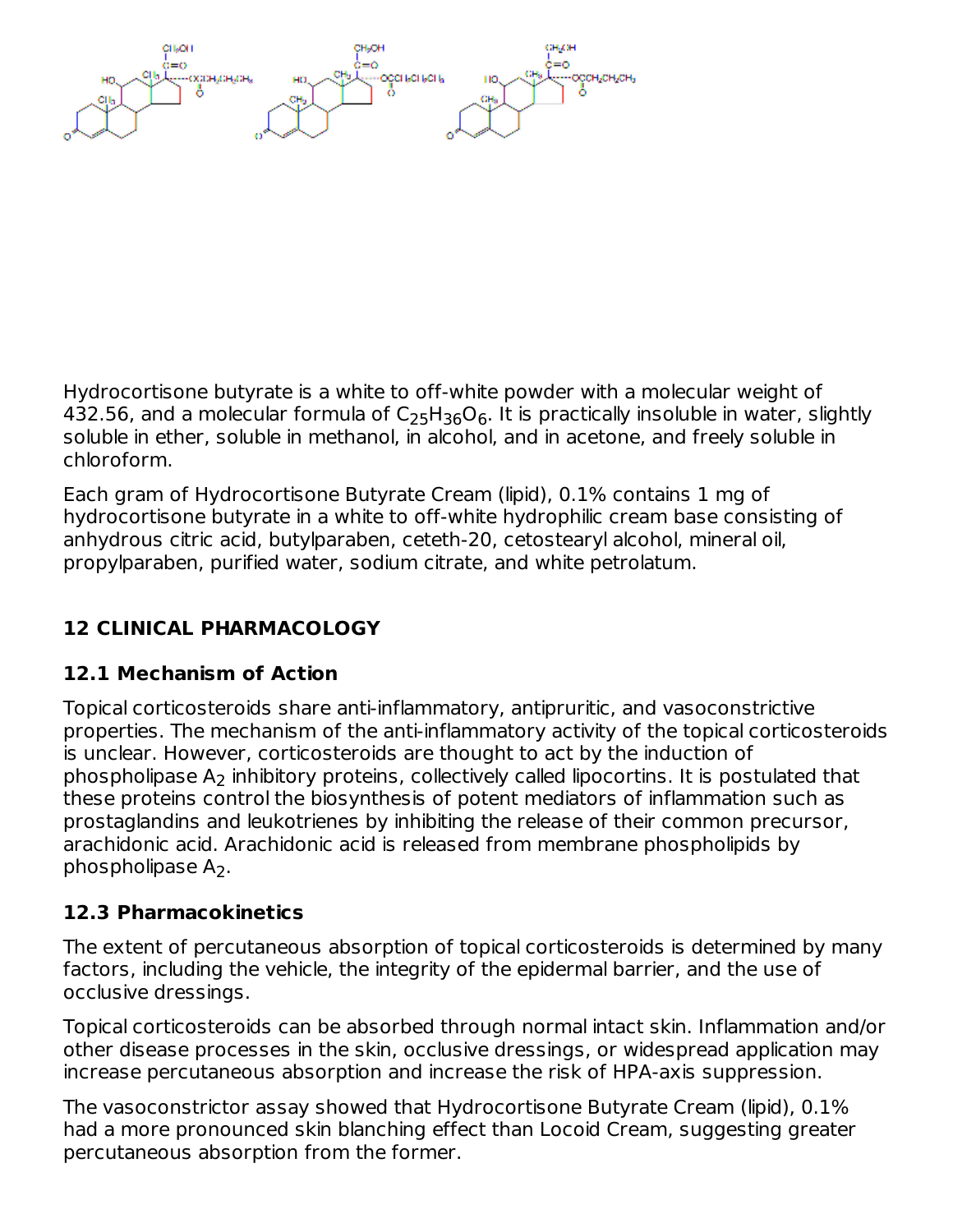Once absorbed through the skin, topical corticosteroids are handled through pharmacokinetic pathways similar to systemically administered corticosteroids.

# **13 NONCLINICAL TOXICOLOGY**

# **13.1 Carcinogenesis, Mutagenesis, Impairment of Fertility**

In a 2-year dermal rat carcinogenicity study with Locoid Lotion, hydrocortisone butyrate was administered to Sprague-Dawley rats at topical doses of 0.05, 0.15, and 0.3 mg/kg/day in males and 0.1, 0.25, and 0.5 mg/kg/day in females (0.1% lotion). No drugrelated tumors were noted in this study up to the highest doses evaluated in this study of 0.3 mg/kg/day in males (0.1X MTHD) and 0.5 mg/kg/day in females (0.2X MTHD).

Hydrocortisone butyrate revealed no evidence of mutagenic or clastogenic potential based on the results of two in vitro genotoxicity tests (Ames test and L5178Y/TK<sup>+/-</sup> mouse lymphoma assay) and one in vivo genotoxicity test (mouse micronucleus assay).

No evidence of impairment of fertility or effect on mating performance was observed in a fertility and general reproductive performance study conducted in male and female rats at subcutaneous doses up to and including 1.8 mg/kg/day (0.7X MTHD). Mild effects on maternal animals, such as reduced food consumption and a subsequent reduction in body weight gain, were seen at doses ≥0.6 mg/kg/day (0.2X MTHD).

# **14 CLINICAL STUDIES**

# **Pediatric Atopic Dermatitis**

In a multicenter, randomized, vehicle-controlled trial of 264 pediatric subjects 3 months to 18 years of age with mild to moderate atopic dermatitis, Hydrocortisone Butyrate Cream (lipid), 0.1% or vehicle was applied twice daily for up to 4 weeks. Treatment success was assessed at Day 29 (after 28 days of treatment) and was defined as the proportion of patients who achieved both "clear" or "almost clear" and at least a 2 grade improvement from baseline on a 5-point Physician's Global Assessment (PGA) scale. Study results are shown in Table 2.

|                      | <b>Hydrocortisone Butyrate</b><br>Cream (lipid), $0.1\%$<br>$(n=131)$ | <b>Vehicle</b><br>$(n=133)$ |
|----------------------|-----------------------------------------------------------------------|-----------------------------|
| Number (%) successes | 82 (63%)                                                              | 37 (28%)                    |

**Table 2. Efficacy Results at Day 29 in Pediatric Subjects**

# **16 HOW SUPPLIED/STORAGE AND HANDLING**

Hydrocortisone Butyrate Cream (lipid), 0.1% is white to off-white in color, and supplied in tubes of 45 g (NDC 68682-384-45) and 60 g (NDC 68682-384-60).

Store at 25°C (77°F); excursions permitted to 15° to 30°C (59° to 86°F) [see USP Controlled Room Temperature]. Protect from freezing.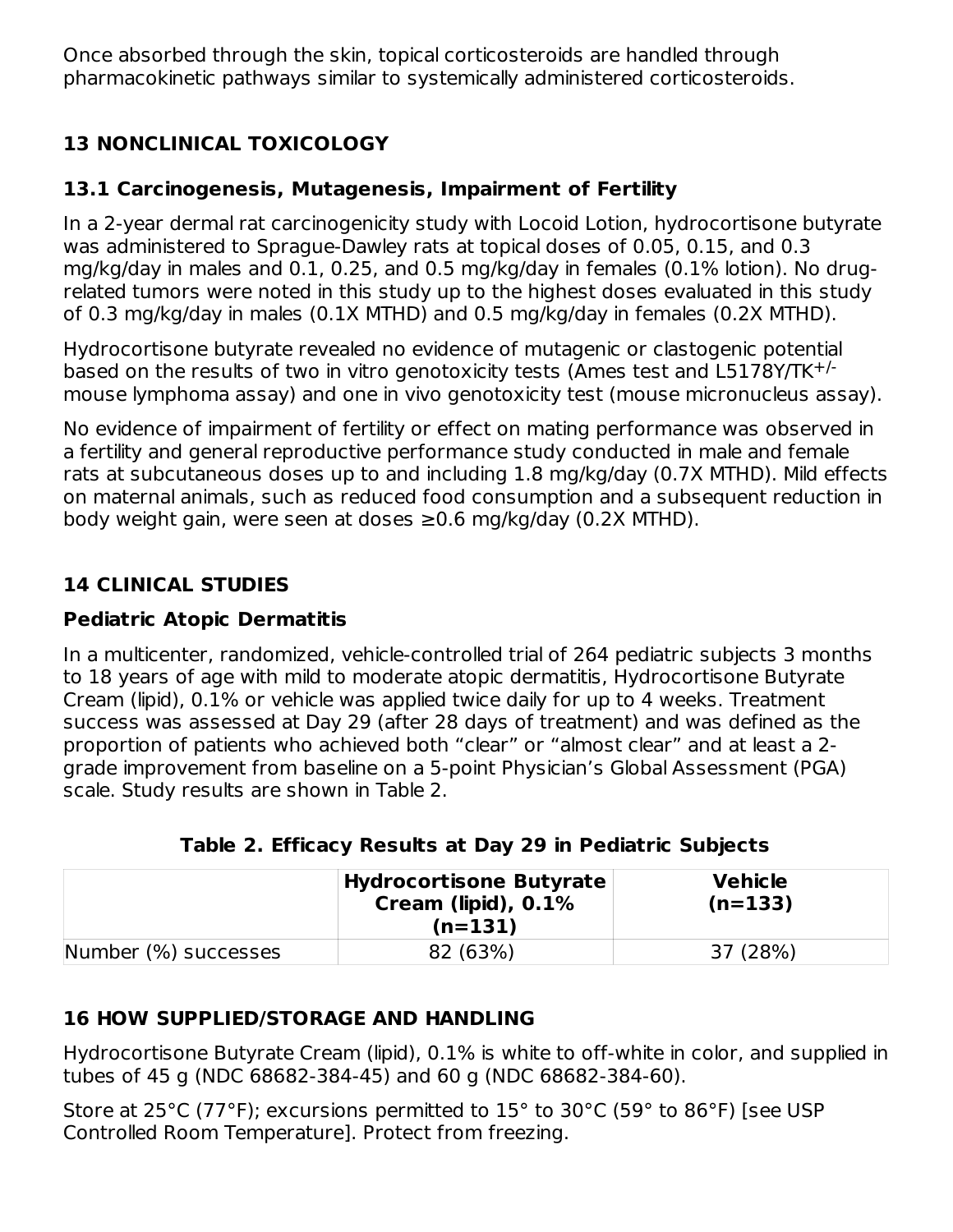# **17 PATIENT COUNSELING INFORMATION**

Advise patients of the following:

- Apply a thin layer to the affected skin areas 2 or 3 times daily for corticosteroidresponsive dermatoses in adults and rub in gently. Consult with physician to determine if treatment is needed beyond 2 weeks.
- Apply a thin layer to the affected skin areas 2 times daily for atopic dermatitis in patients 3 months of age or older, and rub in gently. Safety of Hydrocortisone Butyrate Cream (lipid), 0.1% in pediatric patients has not been established beyond 4 weeks of use.
- Discontinue Hydrocortisone Butyrate Cream (lipid), 0.1% when control is achieved.
- Do not use for longer than 4 weeks.
- Avoid contact with the eyes.
- Do not bandage, otherwise cover, or wrap the affected skin area so as to be occlusive unless directed by physician.
- Do not use Hydrocortisone Butyrate Cream (lipid), 0.1% in the diaper area, as diapers or plastic pants may constitute occlusive dressings.
- Do not use Hydrocortisone Butyrate Cream (lipid), 0.1% on the face, underarms, or groin areas unless directed by physician.
- If no improvement is seen within 2 weeks, contact physician.
- Do not use other corticosteroid-containing products while using Hydrocortisone Butyrate Cream (lipid), 0.1% without first consulting physician.

# **Distributed by:**

Oceanside Pharmaceuticals, a division of Bausch Health US, LLC Bridgewater, NJ 08807 USA

#### **Manufactured by:**

Ferndale Laboratories, Inc. Ferndale, MI 48220 USA

Locoid is a trademark of Leo Pharma A/S used under license.

© 2021 Bausch Health Companies Inc. or its affiliates

9438001

# **Package/Label Display Panel: Hydrocortisone Butyrate Cream (lipid), 0.1% - 60 g Carton**

**NDC** 68682-384-60

**Rx only**

**HYDROCORTISONE BUTYRATE CREAM (lipid) 0.1%**

**For topical use only Net Wt. 60 g**

**OCEANSIDE PHARMACEUTICALS**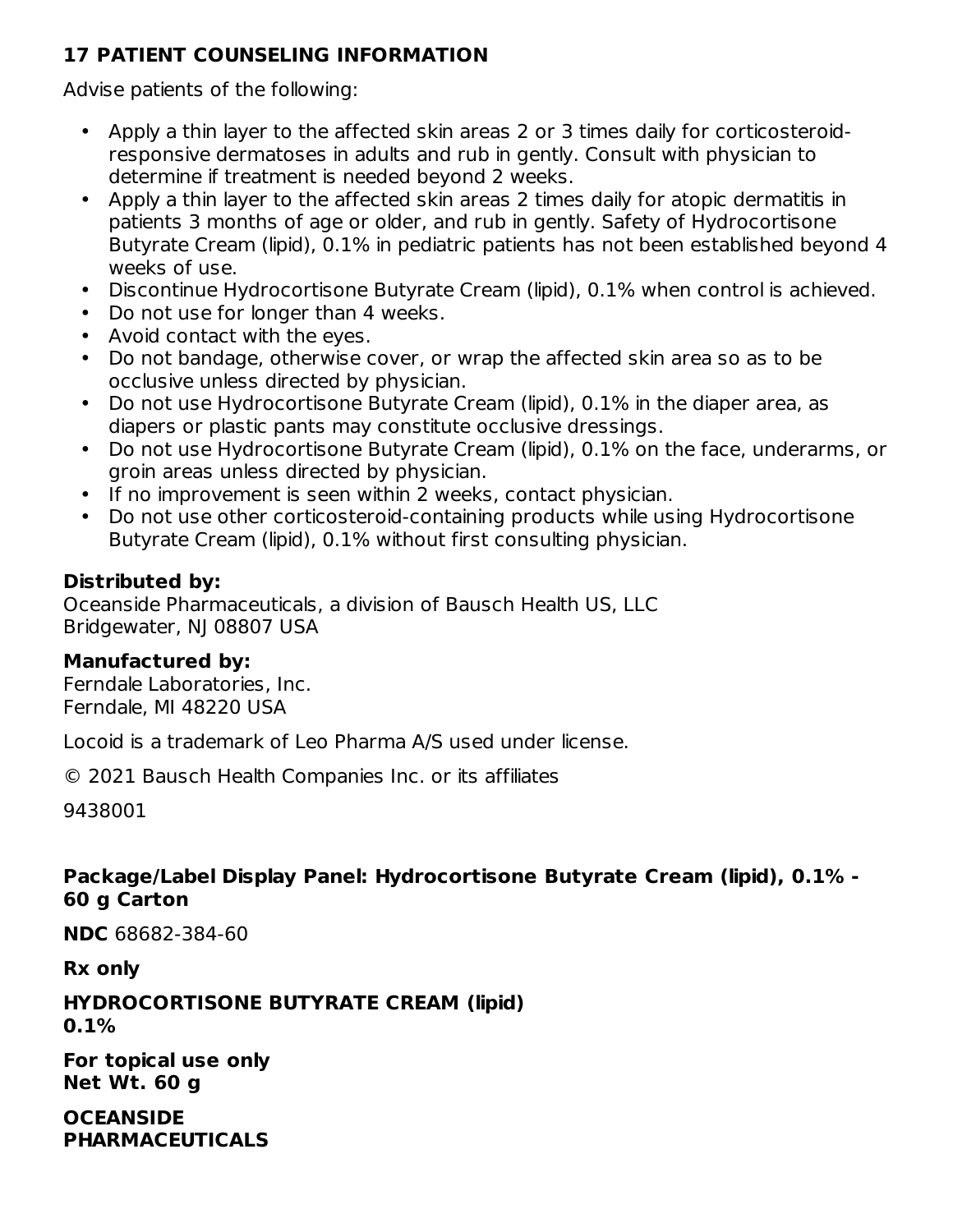

| <b>HYDROCORTISONE BUTYRATE</b><br>hydrocortisone butyrate cream                                     |                         |  |                           |               |                            |  |
|-----------------------------------------------------------------------------------------------------|-------------------------|--|---------------------------|---------------|----------------------------|--|
|                                                                                                     |                         |  |                           |               |                            |  |
| <b>Product Information</b>                                                                          |                         |  |                           |               |                            |  |
| <b>Product Type</b>                                                                                 | HUMAN PRESCRIPTION DRUG |  | <b>Item Code (Source)</b> | NDC:68682-384 |                            |  |
| <b>Route of Administration</b>                                                                      | <b>TOPICAL</b>          |  |                           |               |                            |  |
|                                                                                                     |                         |  |                           |               |                            |  |
| <b>Active Ingredient/Active Moiety</b>                                                              |                         |  |                           |               |                            |  |
| <b>Ingredient Name</b><br><b>Basis of Strength</b>                                                  |                         |  |                           |               | <b>Strength</b>            |  |
| HYDROCORTISONE BUTYRATE (UNII: 05RMF7YPWN) (HYDROCORTISONE -<br>UNII: W4X0X7BPI)<br><b>BUTYRATE</b> |                         |  | <b>HYDROCORTISONE</b>     |               | 1 <sub>mg</sub><br>in $1q$ |  |
|                                                                                                     |                         |  |                           |               |                            |  |
| <b>Inactive Ingredients</b>                                                                         |                         |  |                           |               |                            |  |
| <b>Ingredient Name</b>                                                                              |                         |  |                           |               | <b>Strength</b>            |  |
| <b>CITRIC ACID MONOHYDRATE (UNII: 2968PHW8QP)</b>                                                   |                         |  |                           |               |                            |  |
| CETETH-20 (UNII: I835H2IHHX)                                                                        |                         |  |                           |               |                            |  |
| <b>CETOSTEARYL ALCOHOL (UNII: 2DMT128M1S)</b>                                                       |                         |  |                           |               |                            |  |
| <b>BUTYLPARABEN (UNII: 3QPI1U3FV8)</b>                                                              |                         |  |                           |               |                            |  |
| MINERAL OIL (UNII: T5L8T28FGP)                                                                      |                         |  |                           |               |                            |  |
| <b>PROPYLPARABEN (UNII: Z8IX2SC10H)</b>                                                             |                         |  |                           |               |                            |  |